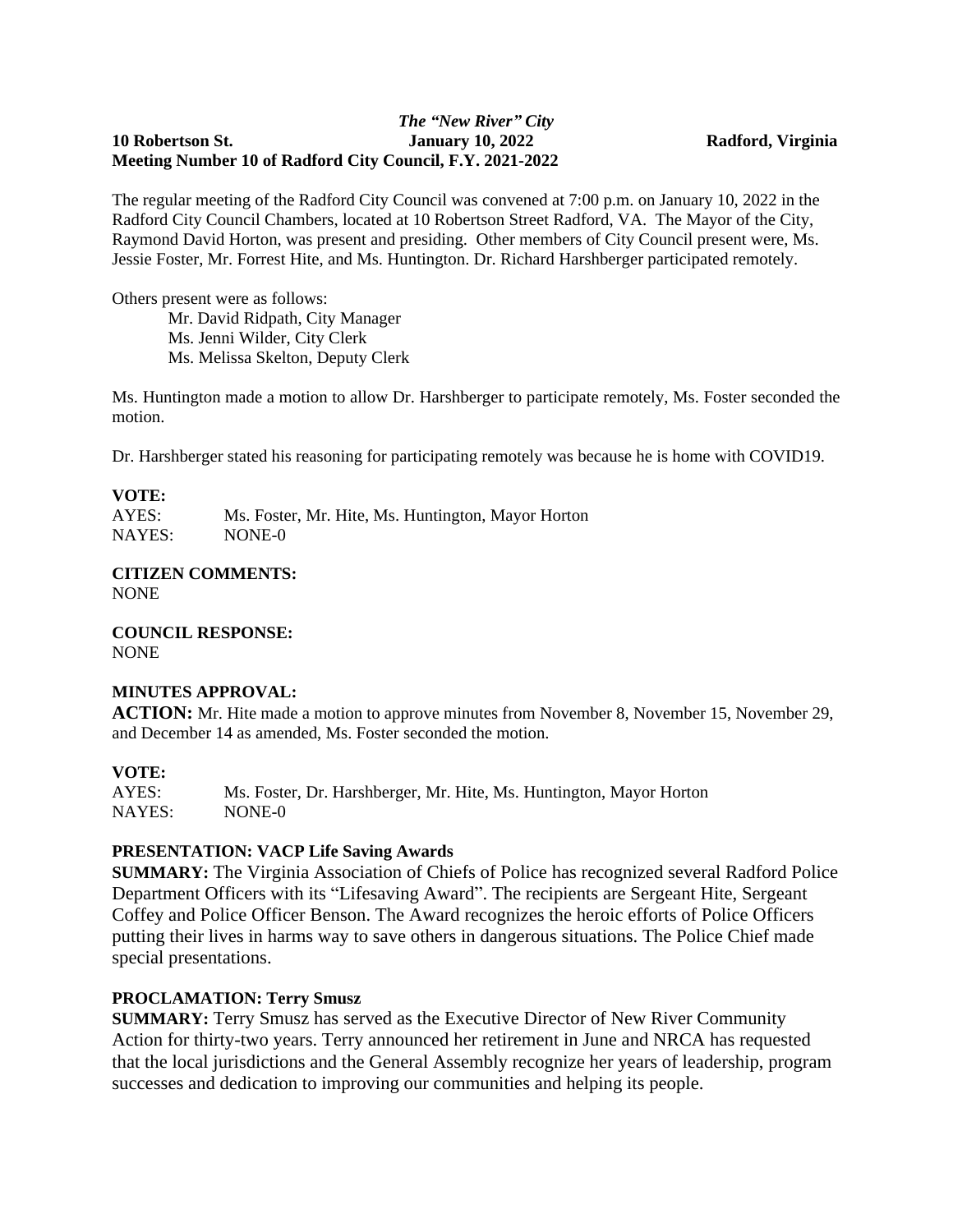**ACTION:** Mr. Hite made a motion to approve the proclamation as presented, Ms. Huntington seconded the motion.

# **VOTE:**

AYES: Ms. Foster, Dr. Harshberger, Mr. Hite, Ms. Huntington, Mayor Horton NAYES: NONE-0

### **OLD BUSSINESS:**

## **SUBJECT: Ordinance 1762-Scott Hill Vacation Extension**

**SUMMARY:** Scott Hill requested the vacation of an unopened portion of Sixth Street adjacent to property he owns between 604 and 504 Robertson Street. The right-of-way is topographically challenged and would not be opened as a street and it does not contain any utilities per our staff evaluation.

Following a public hearing on February 24, 2020 and considering a recommendation of a Board of Viewers, City Council voted to vacate the right-of-way at its meeting on February 22, 2021 by Ordinance 1747.

Ridpath Properties, LLC provided an objection to the vacation request citing access needs to their property located on the unopened portion of Staples Street and Sixth Street. The property is not considered an adjacent property to the vacation area since it is located about 50' away. The portion of the Sixth Street right-of-way adjoining their property is not impacted by the vacation request. Ridpath Properties, LLC has appealed the action preventing the Hills from recording the vacation.

Ordinance #1762 has been prepared for consideration by City Council, which would extend the 12-month vacation and associated recordation with the terms of the Ordinance to 60 days following the notice by the City that the appeal has been finalized.

**ACTION:** Ms. Foster made a motion to approve Ordinance 1762 as presented, Dr. Harhsberger seconded the motion.

**VOTE:** Ms. Foster, Dr. Harshberger, Mr. Hite, Ms. Huntington, Mayor Horton NAYES: NONE-0

**ACTION:** Ms. Foster made a motion to dispense with the second reading of Ordinance 1762, Mr. Hite seconded the motion.

#### **VOTE:**

AYES: Ms. Foster, Dr. Harshberger, Mr. Hite, Ms. Huntington, Mayor Horton NAYES: NONE-0

#### **NEW BUSINESS:**

#### **SUBJECT: Gloria Villas**

**SUMMARY:** Golden Triangle Development, LLC plans to develop 15 "single family" patio homes on a 3.44 acre parcel of property located at the intersection at West Main Street and Rock Road. The development will be subdivided and the homes sold.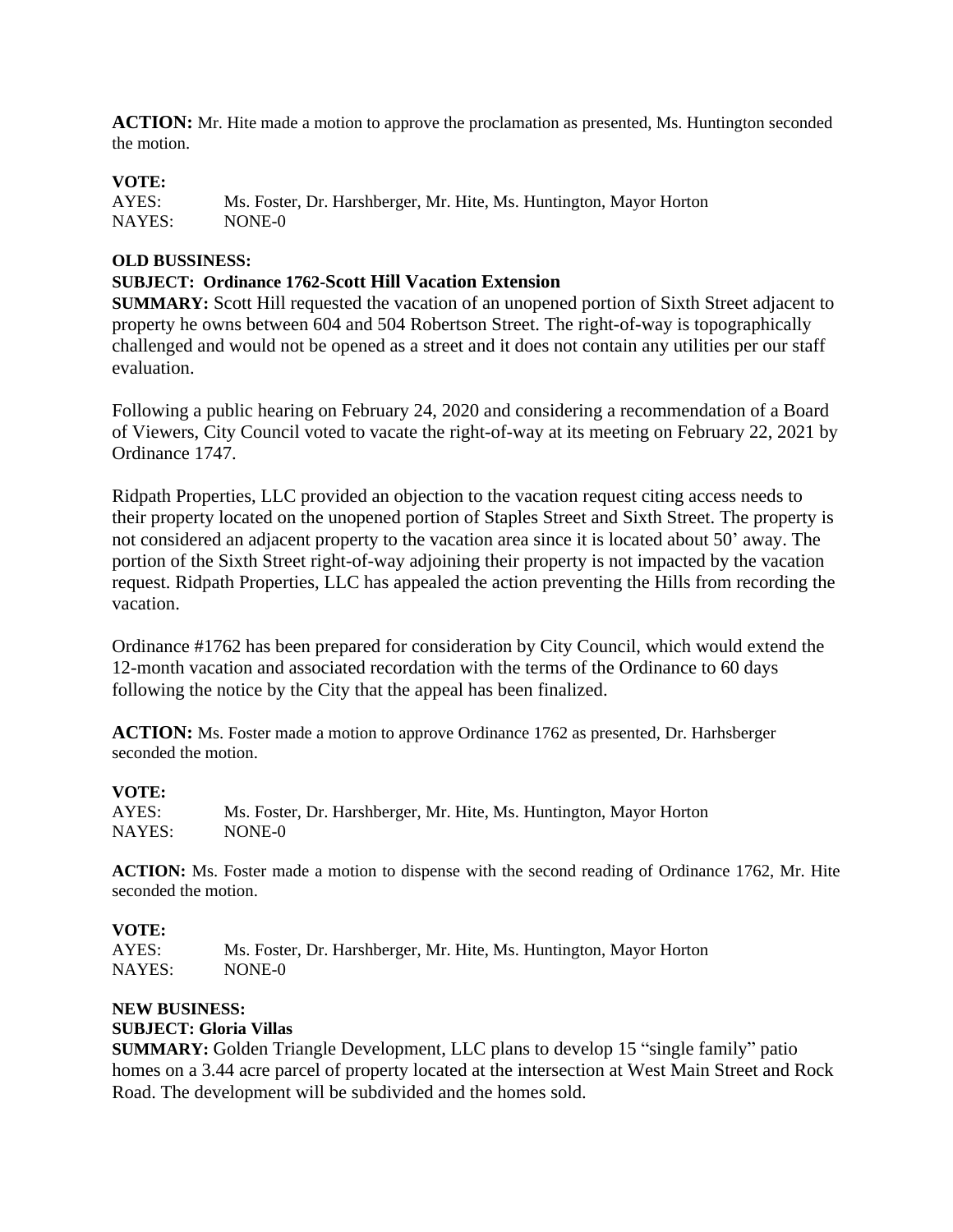**ACTION:** Ms. Huntington made a motion to approve the Homeowners Association, Mr. Hite seconded the motion.

#### **VOTE:**

| AYES:  | Ms. Foster, Dr. Harshberger, Mr. Hite, Ms. Huntington, Mayor Horton |
|--------|---------------------------------------------------------------------|
| NAYES: | NONE-0                                                              |

**ACTION:** Ms. Huntington made a motion to approve the Development Agreement, Ms. Foster seconded the motion.

#### **VOTE:**

| AYES:  | Ms. Foster, Dr. Harshberger, Mr. Hite, Ms. Huntington, Mayor Horton |
|--------|---------------------------------------------------------------------|
| NAYES: | NONE-0                                                              |

**ACTION:** Mr. Hite made a motion to approve the subdivision plat, Ms. Huntington seconded the motion.

## **VOTE:**

| AYES:  | Ms. Foster, Dr. Harshberger, Mr. Hite, Ms. Huntington, Mayor Horton |
|--------|---------------------------------------------------------------------|
| NAYES: | NONE-0                                                              |

#### **SUBJECT: Appropriation Ordinance 1749.33-COPS Hiring Program Grant**

**SUMMARY:** The Radford City Police Department has received a \$375,000 grant from the Department of Justice, Office of Community Oriented Policing Services. The grant provides funding support for personnel for a new "Community Engagement Unit" to focus on community policing and crime prevention. The program runs from 2021 to 2026. Funding specifically provides the salary and benefits for three police officers for 36 months. The local match is \$232,392 over the period and would be accommodated through the existing Police Department budget. The grant covers the middle 36 months and the City provides the first 12 months for recruitment and the last 12-months for retention.

**ACTION**: Dr. Harshberger made a motion to approve Appropriation Ordinance 1749.33 on the first reading, Ms. Huntington seconded the motion.

#### **VOTE:**

AYES: Ms. Foster, Dr. Harshberger, Mr. Hite, Ms. Huntington, Mayor Horton NAYES: NONE-0

**ACTION:** Mr. Hite made a motion to dispense with the second reading of Appropriation Ordinance 1749.33, Ms. Huntington seconded the motion.

#### **VOTE:**

AYES: Ms. Foster, Dr. Harshberger, Mr. Hite, Ms. Huntington, Mayor Horton NAYES: NONE-0

#### **SUBJECT: Appropriation Ordinance 1749.34-Officer Wellness Program**

**SUMMARY:** The Police Department received a \$23,175 grant from the Department of Criminal Justice Service. The funds are to provide and support an officer wellness program with gym equipment. A local match is required of \$7,725 and can be accommodated from the existing Police Department Budget.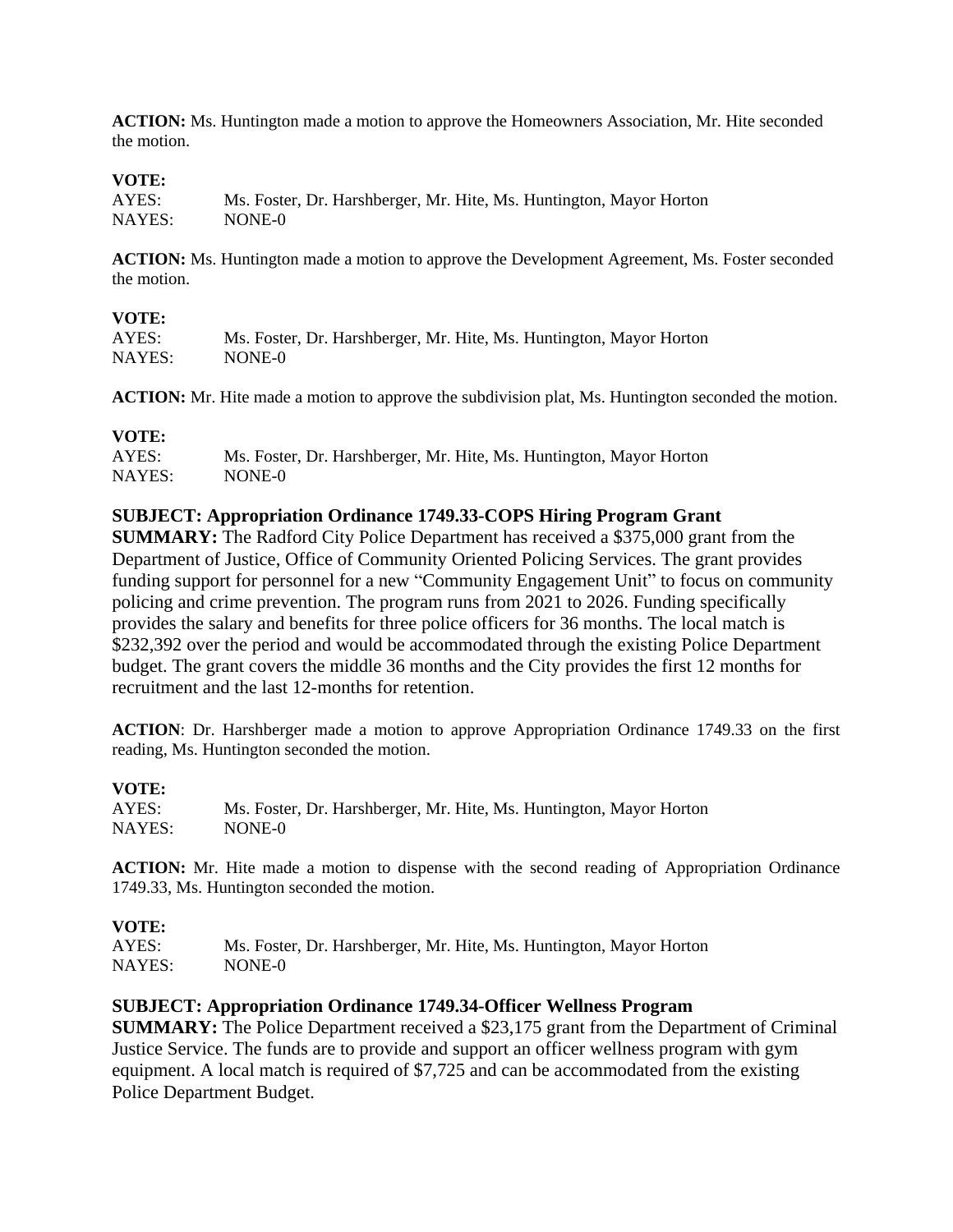**ACTION**: Mr. Hite made a motion to approve Appropriation Ordinance 1749.34 on the first reading, Dr. Harshberger seconded the motion.

#### **VOTE:**

| AYES:  | Ms. Foster, Dr. Harshberger, Mr. Hite, Ms. Huntington, Mayor Horton |
|--------|---------------------------------------------------------------------|
| NAYES: | NONE-0                                                              |

**ACTION:** Mr. Hite made a motion to dispense with the second reading of Appropriation Ordinance 1749.34, Ms. Foster seconded the motion.

#### **VOTE:**

AYES: Ms. Foster, Dr. Harshberger, Mr. Hite, Ms. Huntington, Mayor Horton NAYES: NONE-0

#### **SUBJECT: Appropriation Ordinance 1749.35-WatchGuard In Car Video**

**SUMMARY:** The Police Department received a \$18,741 grant from the Department of Criminal Justice Service. The funds are to provide four in-car video camera systems. A local match is required of \$6,247 is required and can be accommodated from the existing Police Department Budget.

**ACTION**: Dr. Harshberger made a motion to approve Appropriation Ordinance 1749.35 on the first reading, Ms. Foster seconded the motion.

#### **VOTE:**

| AYES:  | Ms. Foster, Dr. Harshberger, Mr. Hite, Ms. Huntington, Mayor Horton |
|--------|---------------------------------------------------------------------|
| NAYES: | NONE-0                                                              |

**ACTION:** Ms. Huntington made a motion to dispense with the second reading of Appropriation Ordinance 1749.35, Mr. Hite seconded the motion.

#### **VOTE:**

AYES: Ms. Foster, Dr. Harshberger, Mr. Hite, Ms. Huntington, Mayor Horton NAYES: NONE-0

#### **CITY MANAGER COMMENTS:**

Mr. Ridpath stated happy New Year to everyone, there is a lot to look forward moving into 2022, including many development projects, economic development growth and more.

#### **COUNCIL COMMENTS:**

Dr. Harshberger stated he is happy to back involved and as soon as he feels better he looks forward to meeting with the Chamber, Joint Commission and members of Council. He plans to keep Council informed on how those meetings go.

Ms. Huntington asked if there is a wellness program for employees as a whole, not just police and gave a brief recap and follow up on the legislative items discussed at the last meeting.

Ms. Foster spoke up about how aggressive the Police Department is with grants and suggested that other departments follow suit.

Mr. Hite commended City staff on all they are doing during a tough COVID time.